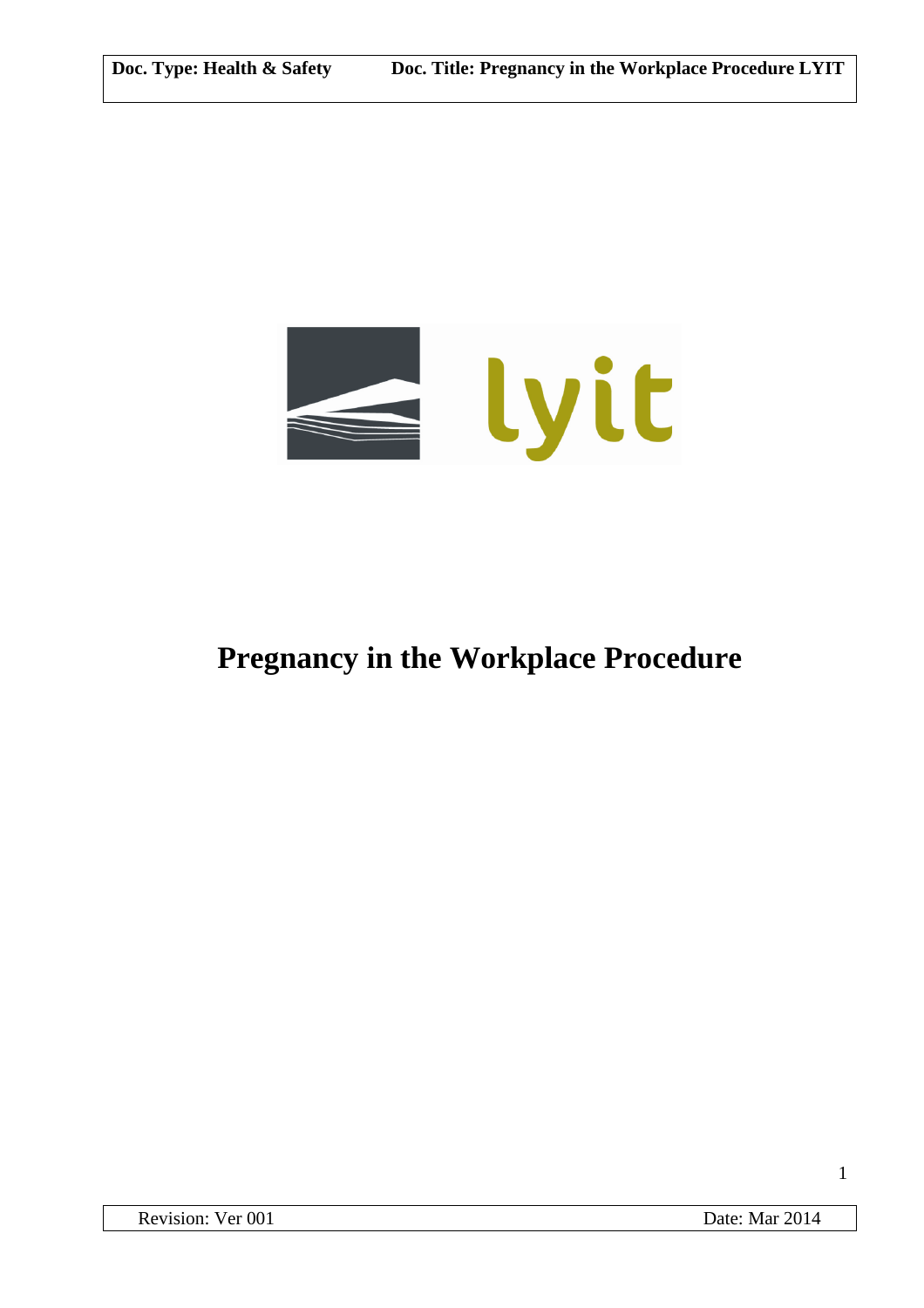# **Introduction**

This procedure seeks to give practical advice to pregnant staff members, students and Heads of Function or School on complying with the Pregnancy at Work Regulations, which form part of the Safety, Health and Welfare at Work (General Application) Regulations 2007.

By complying with the regulations, the Institute ensures that the workplace does not pose a risk to the health of a pregnant staff member/student or her developing child. The risk assessment is the basis for deciding if there are articles or substances in the workplace that could impact on both and the measures to be taken to avoid any injury or ill health.

# **When do these regulations apply?**

The Pregnancy at Work Regulations apply from the time a staff member or student informs their Head of Function or School that she is pregnant, has recently given birth or is breastfeeding. As the earliest stages of pregnancy are the most critical ones for the developing child, it is in staff members or student's best interest to let their Head of Function or School know as soon as possible that she is pregnant.

# **What other legislation provides protection during this period?**

The Maternity Protection Acts 1994 and 2004 give details on:

- Entitlements to maternity leave.
- Entitlements to clinic visits.
- Maintenance of job security.
- Health and safety leave.
- Health and safety benefits
- Provisions to encourage breastfeeding

More information relating to these topics are available from Human Resources for staff members.

#### **What should a Head of Function or School do when he/she become aware that a staff member or student is pregnant?**

On becoming aware that a staff member or student is pregnant, the Head of Function or School must assess the specific risks from the workplace/work activities to that staff member or student and take action to ensure that she is not exposed to anything that would damage her health or that of her developing child.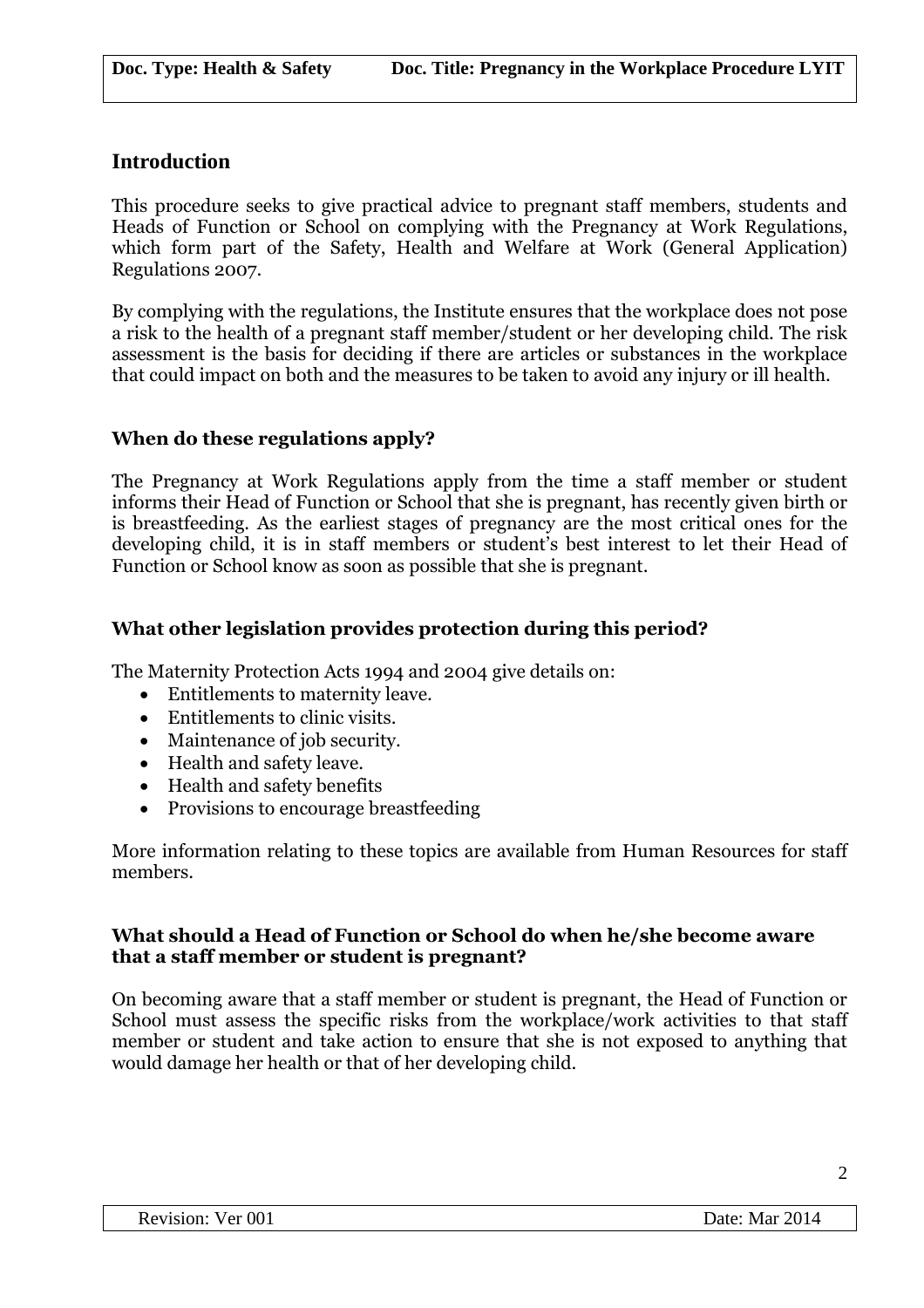## **What are the main hazards for a pregnant or breastfeeding staff member or student?**

General hazards include:

- Physical shocks, including direct blows to the abdomen.
- Vibration of the whole body.
- Handling a load; see Institutes manual handling procedure.
- Noise: see below.
- Movement and postures that are abrupt or severe or give rise to excessive fatigue.
- Ionising radiation: see below.
- Non-ionising radiation; see below.
- Biological agents, including viruses, bacteria etc.; see below.
- Chemicals, including substances that cause cancer, mercury, anti-cancer drugs and carbon monoxide; see below.
- Stress and/or bullying; see Institutes Dignity at Work Procedure.

Unless the risk assessment indicates that there will be no damage to the staff member/student or the developing child, pregnant staff members or students must not work in or with:

- Pressurisation chambers.
- Rubella unless adequately immunised.
- Toxoplasma.
- Chemical or Biological substances.

Please note this list of hazards above is non-exhaustive.

# **Can noise be a risk?**

There are no specific risks from noise to new or expectant mothers or to the developing child but prolonged exposure to loud noise may lead to increased blood pressure and tiredness. There are no particular problems for women who have recently given birth or who are breastfeeding. Compliance with the Noise at Work Regulations should be sufficient to meet the needs of new or expectant mothers which are applicable to all staff or students in the Institute.

# **What are the risks from radioactive (ionising radiation) sources?**

Significant exposure to ionising radiation is harmful to the developing child. If a pregnant or breastfeeding staff member or student works with ionising radiation sources, these can cause exposure to the developing child through ingestion or via contamination of the mother's skin and transfer across the placenta or by breastfeeding to the baby. Work procedures should be designed to keep exposure as low as reasonably practicable and certainly below the statutory dose limit for a pregnant woman. Pregnant or breastfeeding women should not be employed in work where the risk of such contamination is high. The Institute has also appointed and trained Radiological Protection Officers from the School of Science. For information on statutory dose limits, contact the Radiological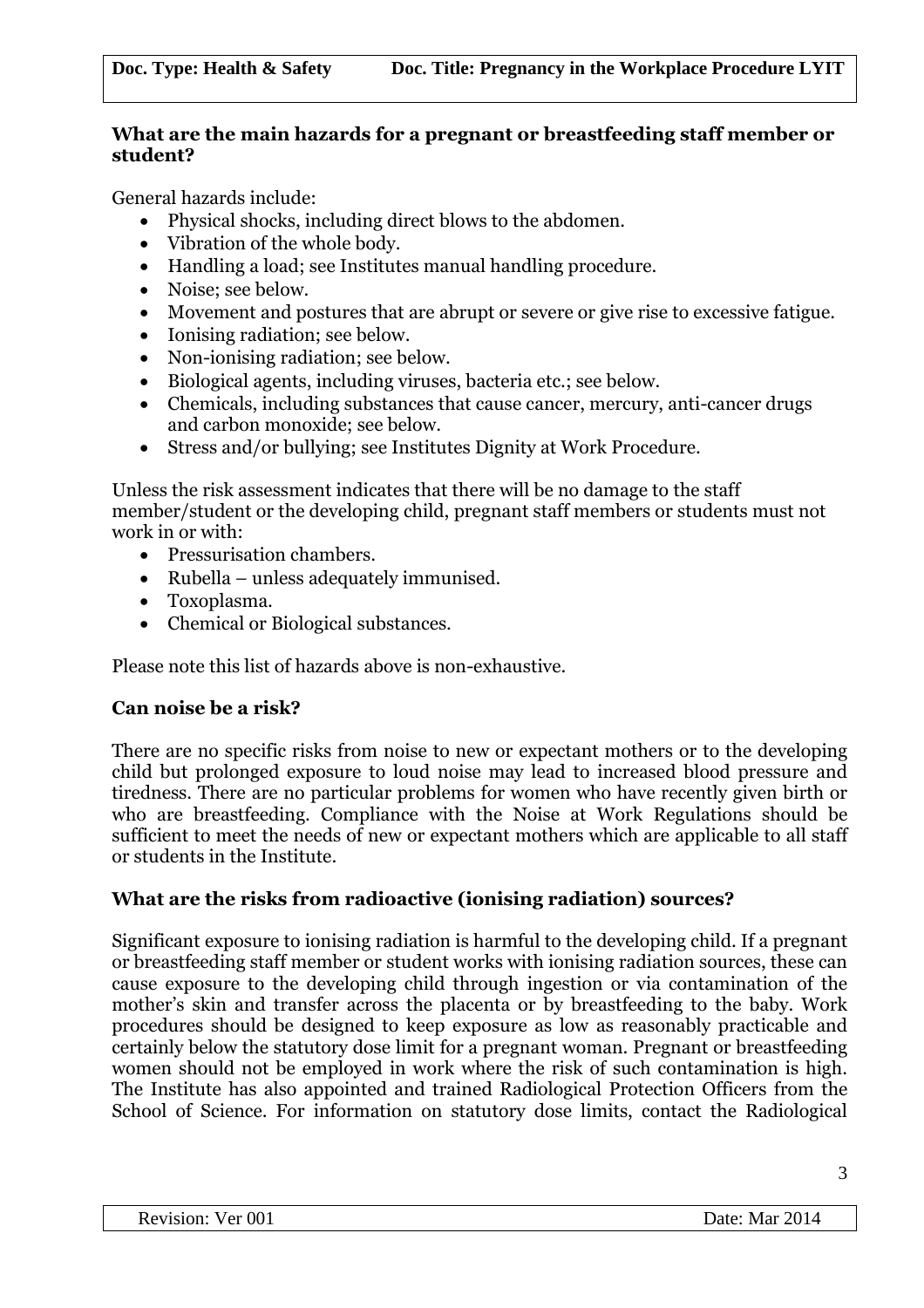Protection Institute of Ireland, which enforces legislation on ionising radiation. *(RPII Tel: (01)-2697766).*

## **What are the risks from non-ionising sources?**

Pregnant or breastfeeding women are at no greater risk than other staff members when working with optical radiation. Exposure when working with electromagnetic fields and waves within current recommendations is not known to cause harm to the mother or the developing child. However, extreme over-exposure to radio-frequency radiation can raise body temperature making the pregnant staff member or student uncomfortable.

## **Biological agents and the pregnant staff member or student.**

Some biological agents are known to cause abortion of the foetus, or physical and neurological damage. These agents are included in hazard groups 2, 3 and 4 of the Biological Agents Regulations 1994 and 1998. Many biological agents within these three hazard groups can affect the developing child if the mother becomes infected during pregnancy. Examples of such agents are: rubella, hepatitis B, HIV, herpes, TB, syphilis, chickenpox and typhoid.

The institute holds a small number of group 2 biological agents. A 'group 2 biological agent' is one which can cause human disease, might be a hazard to staff member or student although it is unlikely to spread to the community and in respect of these there is usually effective treatment available.

The Head of School or Function must take account of these specific biological agents when conducting a risk assessment for a pregnant student or staff member. The risk assessment will take account of the nature of the agent, how likely contact is and what control measures are in place. Control measures may include physical containment, hygiene measures or the use of available vaccines if exposure justifies this. If there is a known risk of high exposure to a highly infectious agent, then the pregnant staff member or student should avoid exposure altogether.

## **Are Heads of Function/School responsible for carrying out a risk assessment of all biological agents?**

Yes. The Head of Function or School must determine the nature, degree and duration of any staff members or students exposure to a biological agent and lay down the measures to be taken to ensure the safety and health of such staff members or students.

#### **What chemical agents are known to endanger the health of pregnant staff members or students?**

There are about eight hundred substances labelled with hazard statements i.e. H340, H341, H350, H351, H360D, H360Df, H360F, H360FD, H360Fd, H361d, H361f, H361fd, & H362. (see question below for meaning of individual hazard statements). All Heads of Function or School should have a list of all chemicals present in their functional area or School. The safety data sheet should be available to permit the preparation of the risk assessment. If the exposure is below the level set down in the Chemical Agents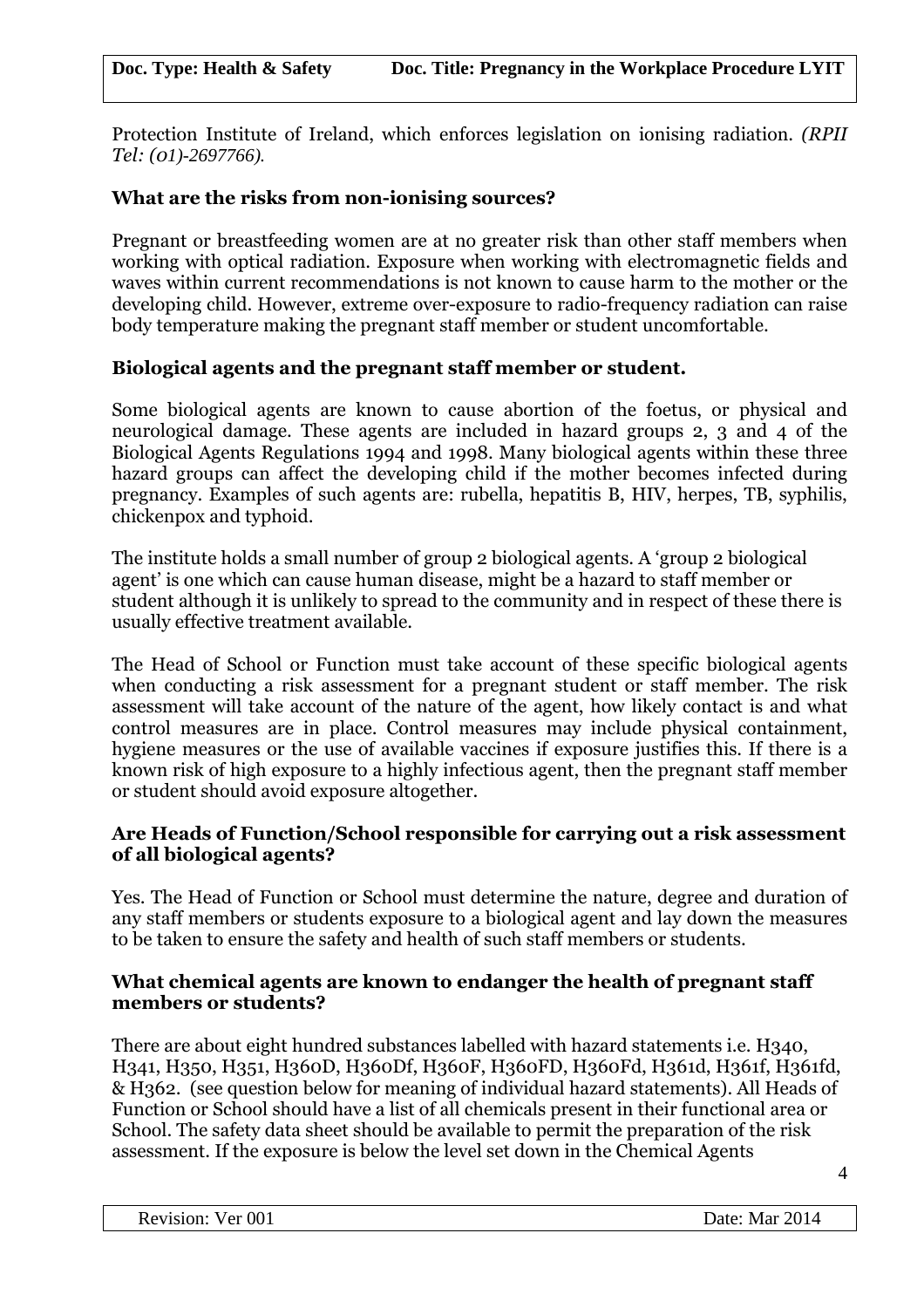Regulations and Carcinogen Regulations, there may be no risk in practice to a pregnant staff member/student or her developing child. It is the responsibility of the Head of Function or School to assess the health risks to all staff members or students arising from working with hazardous substances.

## **What do the hazard statements mean?**

The hazard statements mean:

| H <sub>340</sub>    | May cause genetic defects                                               |
|---------------------|-------------------------------------------------------------------------|
| H <sub>341</sub>    | Suspected of causing genetic defects                                    |
| H <sub>350</sub>    | May cause cancer                                                        |
| H <sub>351</sub>    | Suspected of causing cancer                                             |
| H <sub>360</sub> D  | May damage the unborn child                                             |
| H <sub>3</sub> 60Df | May damage the unborn child. Suspected of damaging fertility            |
| <b>H360F</b>        | May damage fertility                                                    |
| H <sub>360FD</sub>  | May damage fertility. May damage the unborn child                       |
| H <sub>360Fd</sub>  | May damage fertility. Suspected of damaging the unborn child            |
| H361d               | Suspected of damaging the unborn child                                  |
| H <sub>361f</sub>   | Suspected of damaging fertility                                         |
| H <sub>361fd</sub>  | Suspected of damaging fertility. Suspected of damaging the unborn child |
| H <sub>362</sub>    | May cause harm to breast fed children                                   |

## **Do pregnant staff members or students need to stop working at a display screen?**

Pregnant women do not need to stop working with display screen equipment (DSE).

#### **What happens if a risk cannot be removed?**

- If the risk assessment reveals a risk to the pregnant staff member, the developing or breastfeeding child, and it is not practical to ensure the safety or health of the staff member through protective or preventive measures, the Head of Function or School must adjust the staff member's working conditions or hours of work or both.
- If this is not possible, Head of Function or School must provide suitable alternative work.
- If the Head of Function or School cannot provide suitable work, the Head of Function of School should facilitate granting the staff member health and safety leave under Section 18 of the Maternity Protection Act 1994. For further detail on this matter see Human Resources.
- Where the risk assessment shows that it would be unsafe for the student to continue her studies the Head of School may direct the student to attend an occupational health physician for assessment or have the physician visit the college to assess the work area or both.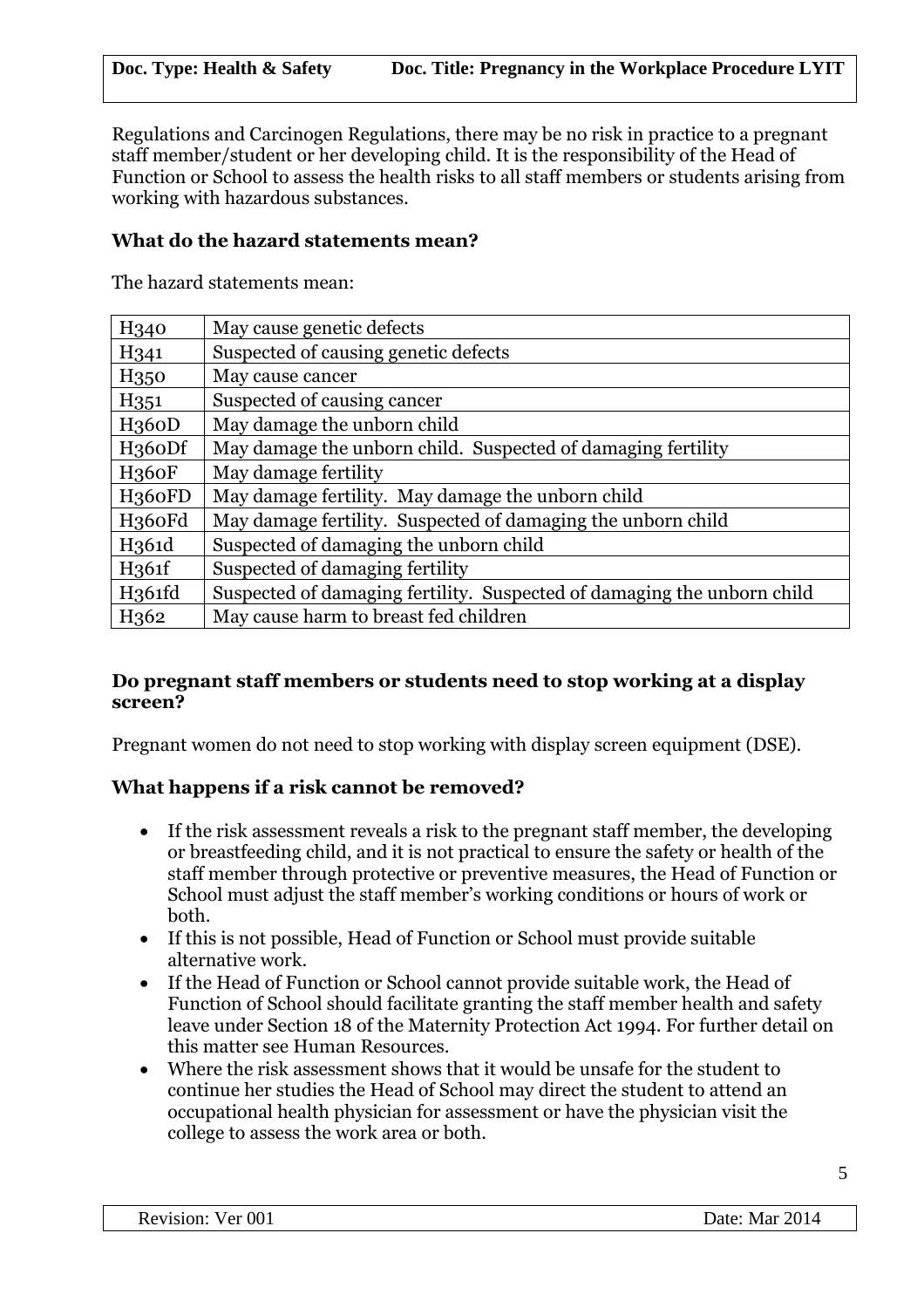The Institute reserves the right to prohibit any pregnant student from enrolling or continuing to attend classes if there is reasonable evidence that such activities may put the health of the student or foetus at risk.

#### **What are the requirements in relation to breastfeeding mothers in the workplace?**

The Maternity Protection (Amendment) Act 2004 provides that breastfeeding mothers will be entitled to paid time off for the purposes of breastfeeding or expressing milk in the workplace, where the Institute has provided facilities, or a reduction in working hours (on full pay) to facilitate breastfeeding where the Institute have not provided facilities. The Institute will be required to provide facilities where this does not give rise to more than a nominal cost. These are measures to encourage breastfeeding and not health and safety provisions. For further detail on this matter please see Human Resources.

## **Does the Institute provide a rest room?**

The Institute is required to ensure that pregnant, post-natal and breastfeeding staff members or students are able to lie down to rest in appropriate conditions. Estates have designated RM1109 which has a couch, washing facilities, baby changing table, toilet etc. for this purpose.

#### **What is health and safety leave?**

Health and safety leave arises where the risk to the pregnant staff member or developing child cannot be eliminated and the staff member cannot be provided with suitable alternative employment. In such circumstances the staff member must be granted health and safety leave in accordance with Section 18 of the Maternity Protection Act 1994. During health and safety leave, the Institute must pay the staff member her normal wages for the first three weeks, after which health and safety benefit will be paid by the Department of Social and Family Affairs. For further detail please refer to Human Resources.

#### **Where can pregnant staff or students get further information and assistance?**

**Student Health Service:** Pregnant students should make contact with the Institutes Health Service. It is important to seek out medical advice as soon as possible. It is wise to visit early so medical assistance can be of help to you from the outset. The health service offer free and confidential pregnancy testing and non-judgmental advice and support.

**Student Counselling Service:** The Counselling Service is also available to help the pregnant student cope with pregnancy related or other issues she may be facing.

**Maternity leave information:** can be obtained from the National Employment Rights Authority and the Equality Authority and the Institutes Human Resources Department.